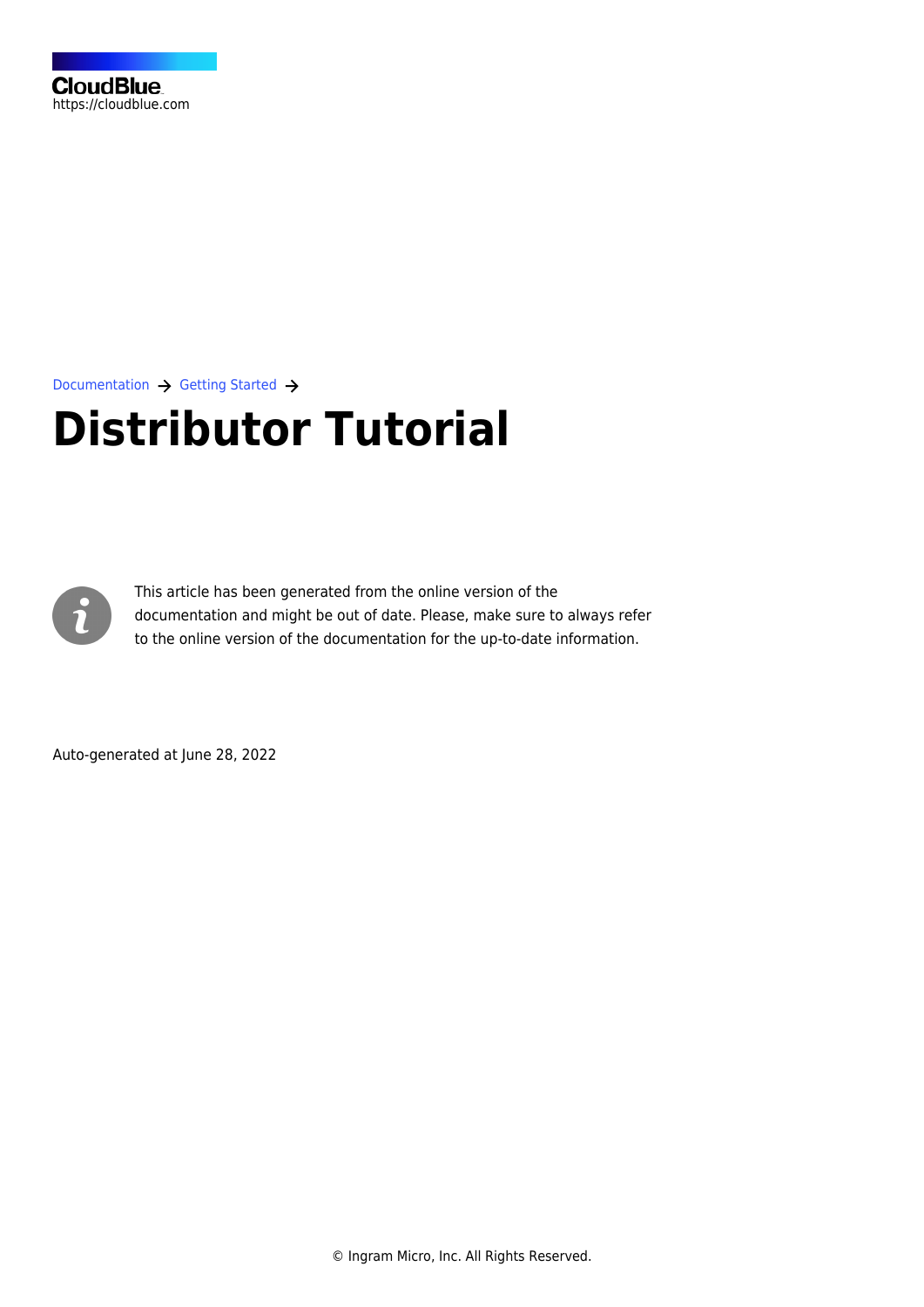#### **Introduction**

The following tutorial help Distributors to get necessary skills in performing general operations on the CloudBlue Connect platform. This tutorial may also be increasingly useful for Vendors and Resellers to get better understanding of required operations and available activities on the platform.

Before you get started with the tutorial, it is recommended to familiarize yourself with the [Getting Started](https://connect.cloudblue.com/community/getting-started) article first. This article introduces and describes the key concepts and business flows of the CloudBlue Connect platform.

In addition, refer to the [Portals Interface](https://connect.cloudblue.com/community/getting-started/portals/) article to get familiar with the provided graphical user interface.

### **Tutorial Structure**

The Distributor Tutorial contains instructions that showcases how to perform general operations from the Distributor Portal. Follow the provided guidelines to collaborate with Vendors and Resellers via the Connect platform:

- 1. [Initialization](https://connect.cloudblue.com/community/getting-started/distributor/#Initialization): Registering a [hub](https://connect.cloudblue.com/community/getting-started/distributor/#Hub_Registration) and a [marketplace](https://connect.cloudblue.com/community/getting-started/distributor/#Marketplace_Creation).
- 2. [Inviting Partners to Connect.](https://connect.cloudblue.com/community/getting-started/distributor/partners/)
- 3. [Product Listing Processing](https://connect.cloudblue.com/community/getting-started/distributor/listings/).
- 4. [Subscription Operations](https://connect.cloudblue.com/community/getting-started/distributor/subscriptions/).

Your partners actions may be required!

Note that some operations are impossible to perform without prior activities of your partners. For example, Distributors cannot process a product listing that is not submitted by Vendors yet. Therefore, please pay attention to these notifications before following provided instructions.

The following tutorial also introduces Mighty Mick's LLC distribution company that works with Front Street Inc vendor organization and Champions Corp resellers. Mighty Mick's LLC just started to work with the Connect platform. Therefore, this company should register a hub and a marketplace first.

### **Initialization**

Before starting collaborating with Vendors or Resellers, Distributors are required to define their commerce system on the Connect platform. A commerce system should be represented via a registered hub and a configured marketplace. In general, commerce systems are integrated to the Connect platform automatically. However, Connect users can create a hub and marketplace by using the Connect interface as described below.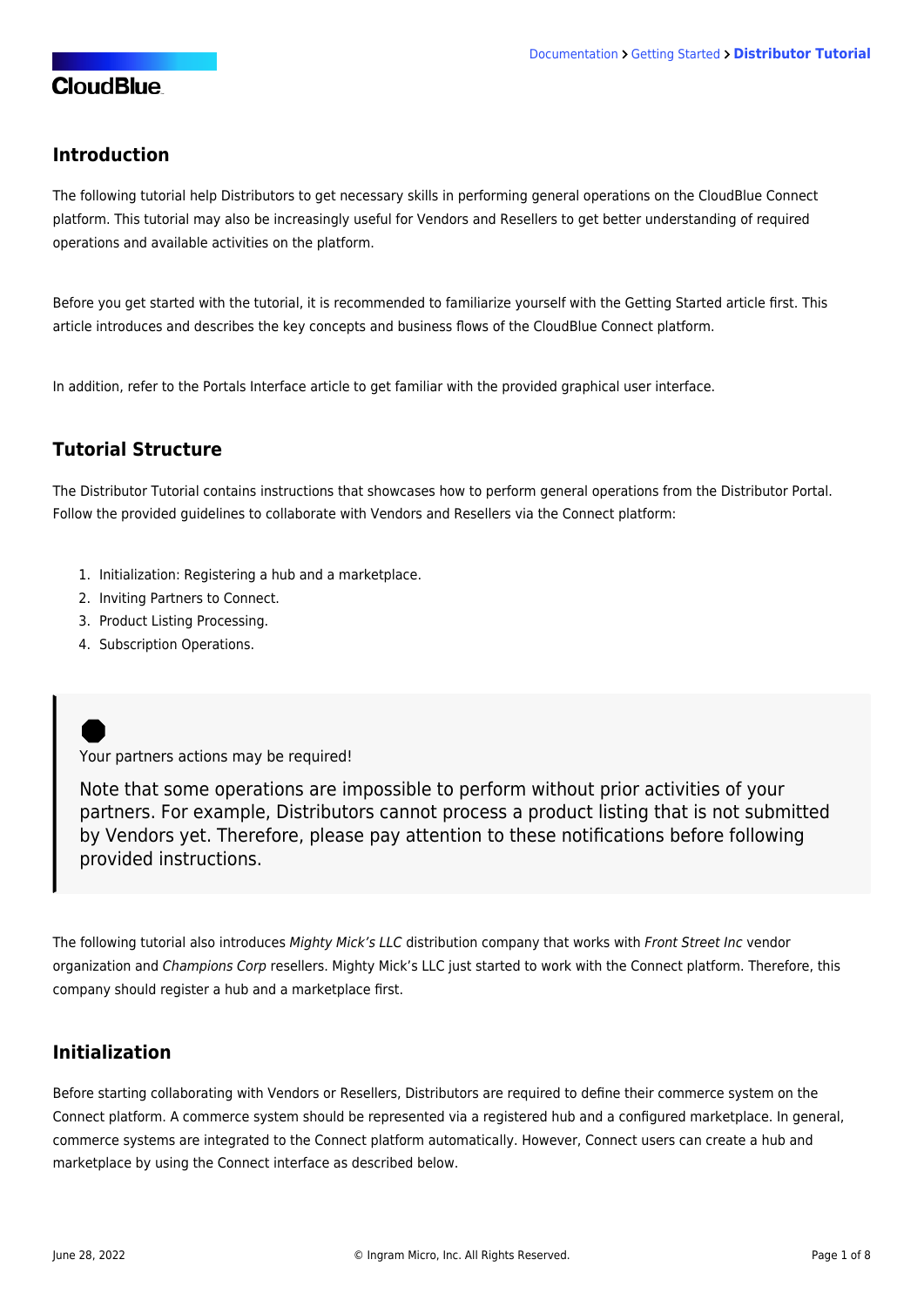#### **Hub Registration**

Hubs represent real commerce systems integrated with the Connect platform. Distributors can register several hubs differentiated by geographical regions or any other criterion. The following steps showcase how to register a hub on the CloudBlue Connect for API integration with a Distributor's system.



Note that it is also possible to create Commerce and Enterprise hubs on the Connect platform. If you want to register a Commerce hub, it is necessary to [locate and enter your](https://connect.cloudblue.com/community/modules/marketplaces/hubs/) [Hub Instance ID](https://connect.cloudblue.com/community/modules/marketplaces/hubs/). In case an Enterprise hub is required, it is necessary to enter your CBT token into the Instance ID field.

#### **1. Register a new hub**

Access the **Hubs** section of the **Marketplace** module. Thereafter, click the **Register Hub** button to start registering your hub manually.



#### **2. Specify your hub properties**

Fill out the following hub properties form:

**Name**: Enter a descriptive hub name.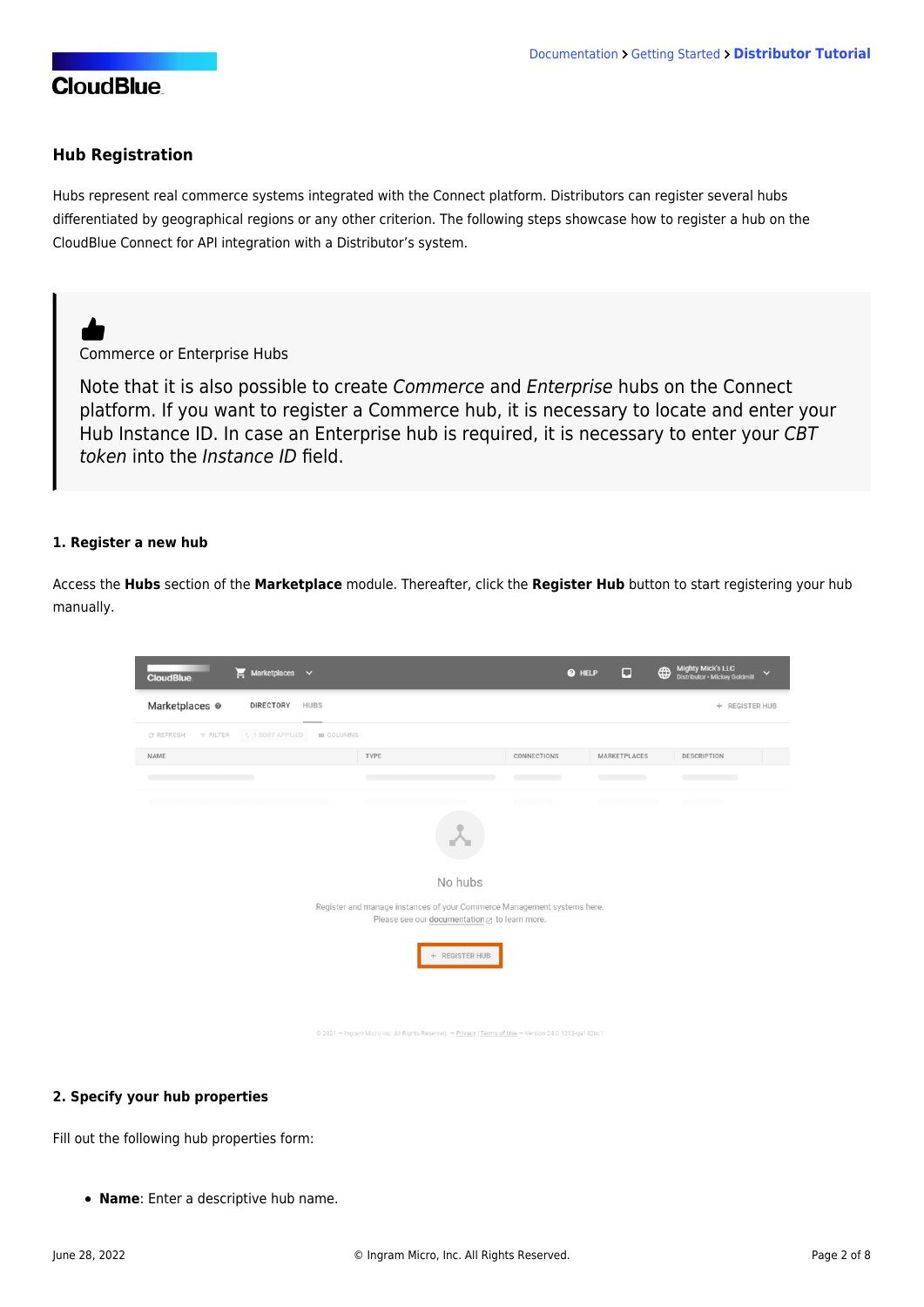- **Type**: In this scenario, the API hub type is selected.
- **Instance ID**: In case the API type is selected, enter a required string that identifies a hub within a Distributor system.
- **Description**: Enter a short description of your hub.

| <b>Marketplaces</b> $\vee$<br><b>CloudBlue</b>                   | <b>O</b> HELP                                                                                                               | ⊕<br>$\Box$ | <b>Mighty Mick's LLC</b><br>Distributor . Michael Goldmill |
|------------------------------------------------------------------|-----------------------------------------------------------------------------------------------------------------------------|-------------|------------------------------------------------------------|
| Marketplaces ©<br>HU<br><b>DIRECTORY</b>                         | <b>Register hub</b>                                                                                                         |             | + REGISTER HUB                                             |
| <b>III</b> COLUM<br><b>C REFRESH</b><br>$F$ FILTER<br>$T_4$ SORT | Please provide information required to register your Hub in the system.                                                     |             | Rows per page $10 \rightarrow 1-1$ of $1 \leftarrow$       |
| NAME -                                                           | Name*<br>Mighty Mick's Hub                                                                                                  | KETPLACES + | <b>DESCRIPTION</b>                                         |
|                                                                  | Type *<br>API<br>$\overline{\mathbf{v}}$                                                                                    |             |                                                            |
|                                                                  | Instance ID*<br>StartHub_1                                                                                                  |             |                                                            |
|                                                                  | Description*<br>B I GD                                                                                                      |             |                                                            |
|                                                                  | This is a hub for Mighty Mick's LLC                                                                                         |             |                                                            |
|                                                                  | lines: 1 words: 9 35/512                                                                                                    |             |                                                            |
|                                                                  | CANCEL<br><b>REGISTER</b>                                                                                                   |             |                                                            |
| $\sqrt{2}$                                                       | CloudBlue Connect @ 2022 - Ingram Micro Inc. All Rights Reserved. - Privacy   Terms of Service - Version 25.0 1869-g8613f70 |             |                                                            |

| $\sum$ Marketplaces $\sim$<br><b>CloudBlue</b>                     |                             | ⊡<br><b>O</b> HELP              | <b>Mighty Mick's LLC</b><br>⊕<br>$\checkmark$<br>Distributor . Michael Goldmill |
|--------------------------------------------------------------------|-----------------------------|---------------------------------|---------------------------------------------------------------------------------|
| Marketplaces ©<br><b>DIRECTORY</b><br><b>HUBS</b><br>_____         |                             |                                 | + REGISTER HUB                                                                  |
| <b>C REFRESH</b><br>$t_1$ SORT<br><b>III</b> COLUMNS<br>$=$ FILTER |                             |                                 | Rows per page $10 -$<br>$1 - 1$ of $1 \leq$                                     |
| $NAME$ $\sim$                                                      | TYPE $-$                    | CONNECTIONS -<br>MARKETPLACES v | <b>DESCRIPTION</b>                                                              |
| Mighty Mick's Hub<br>HB-3193-0089                                  | API<br>$\sim$<br>StartHub_1 | $\overline{\phantom{a}}$        | This is a hub for Mighty                                                        |
|                                                                    |                             |                                 |                                                                                 |

Rows per page  $10 \rightarrow 1-1$  of  $1 \leftarrow$ 

**Contract Contract of the Contract of the Contract of the Contract of the Contract of the Contract of the Contract of the Contract of the Contract of the Contract of the Contract of the Contract of the Contract of the Cont** 

CloudBlue Connect © 2022 - Ingram Micro Inc. All Rights Reserved. - Privacy | Terms of Service - Version 25.0.1869-g8613f70

Click **Register** to finalize your manual hub creation on the Connect platform.

 $\leftarrow$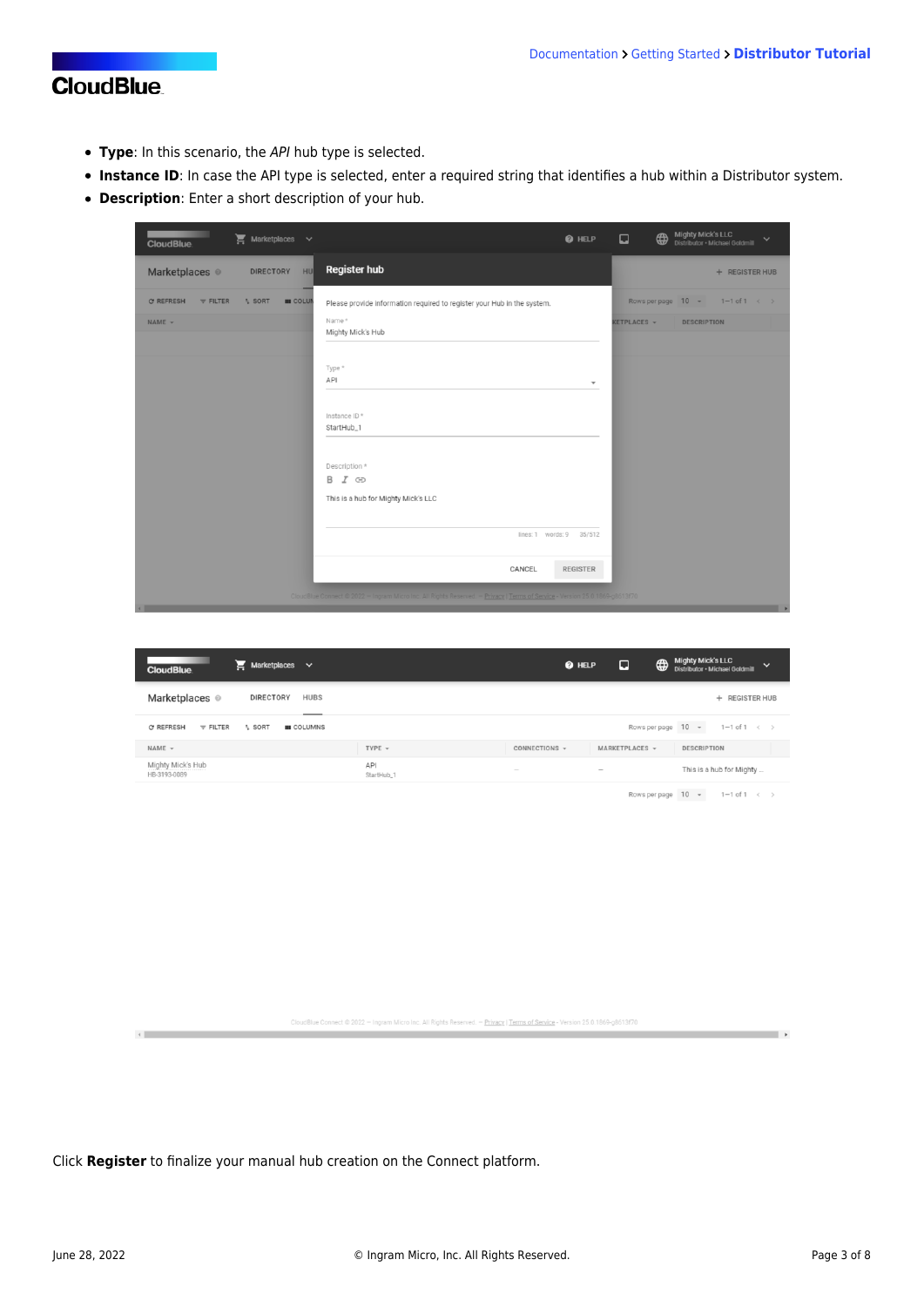Therefore, your registered hub will be available from the provided hub list. Note, however, that this new hub is not bound to any marketplace yet.

#### **Marketplace Creation**

Marketplaces represent available go-to-market channels that are used by Distributors to express different logical concepts, such as regions, industries, sizing, and so on. Note that marketplaces are configured via a marketplace creation wizard from the Marketplace module.

Access the **Marketplaces** module and click the **Create Marketplace** button to launch the aforementioned wizard.



Thereafter, follow the wizard steps to successfully create your marketplace and bind it with your previously registered hub.

#### **1. General**

Specify your general marketplace properties:

- **Name:** Enter a descriptive marketplace name.
- **Countries**: Select one or more countries that your marketplace should serve.
- **Locales**: Add locales that are supported by your marketplace (optional).
- **Currency**: Specify a currency that will be used in your marketplace.
- **Upload an image**: This will represent your marketplace logo (optional).
- **Description**: Enter a short description of your marketplace.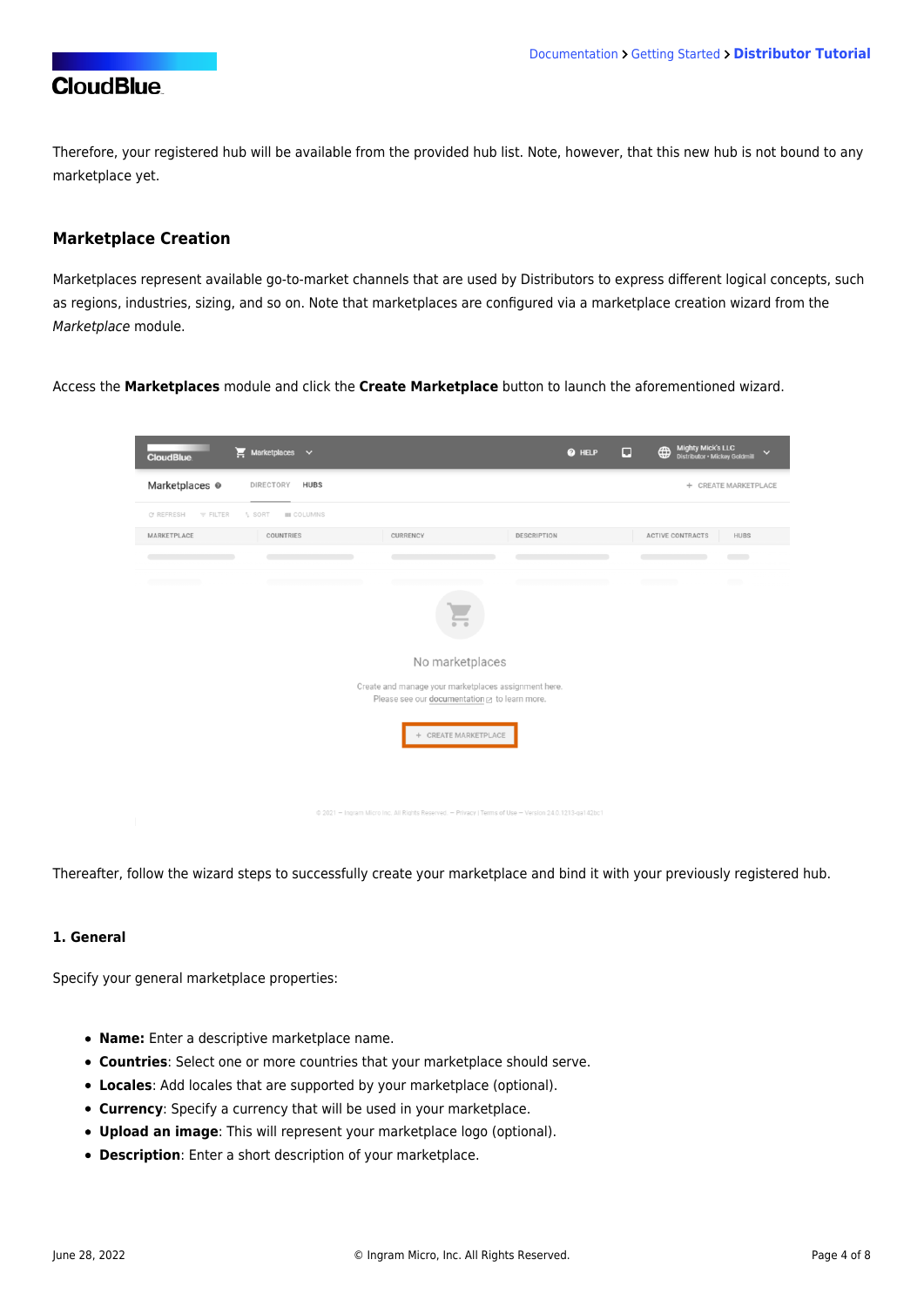| <b>CloudBlue</b>                                | <b>Marketplaces</b> $\vee$                                                                                                                                                                                                                                               | <b>Mighty Mick's LLC</b><br>$\bigoplus$<br>$\Box$<br><b>O</b> HELP<br>Distributor . Michael Goldmill |
|-------------------------------------------------|--------------------------------------------------------------------------------------------------------------------------------------------------------------------------------------------------------------------------------------------------------------------------|------------------------------------------------------------------------------------------------------|
| Marketplaces ©                                  | Create marketplace - Step 1<br>DI                                                                                                                                                                                                                                        | + CREATE MARKETPLACE                                                                                 |
| <b>C REFRESH</b><br>$=$ FILTER<br>MARKETPLACE v | Name*<br>$71$ S<br>$\Omega$<br>North America - Marketplace<br>General<br>cou                                                                                                                                                                                             | $\blacktriangle$<br>$10 -$<br>$1 - 1$ of $1 \leq$<br><b>E CONTRACTS</b><br><b>HUBS</b>               |
|                                                 | 2 Hubs<br>Countries *<br>Unit<br>United States X Canada X<br>Price list attributes<br>3<br>Locales<br>Æ.<br>English $\times$ ( ) French $\times$<br>Summary<br>$4-$<br>Currency *<br><b>USD</b><br>United States Dollar, \$<br>Upload an image<br>Description*<br>B I GD | $\overline{\phantom{a}}$<br>$10 -$<br>$1 - 1$ of $1 \leq$<br>$\overline{\phantom{a}}$<br>÷           |
|                                                 |                                                                                                                                                                                                                                                                          | CANCEL<br><b>NEXT</b>                                                                                |
| $\overline{a}$                                  | CloudBlue Connect @ 2022 - Ingram Micro Inc. All Rights Reserved. - Privacy   Terms of Service - Version 25.0.1869-g8613f70                                                                                                                                              |                                                                                                      |

In this scenario, "United States" is selected in the Countries field and "USD" is selected in the Currency field.

Click **Next** to continue.

#### **2. Hubs**

Fill out the following Hubs form:

- **Hubs**: Select your previously registered hub. Add more hubs to this list if necessary.
- **Tier Account External ID**: Enter the ID of the account that sells products supplied through Connect on the external side. This must be an ID assigned to the account by the external system that the hub represents here.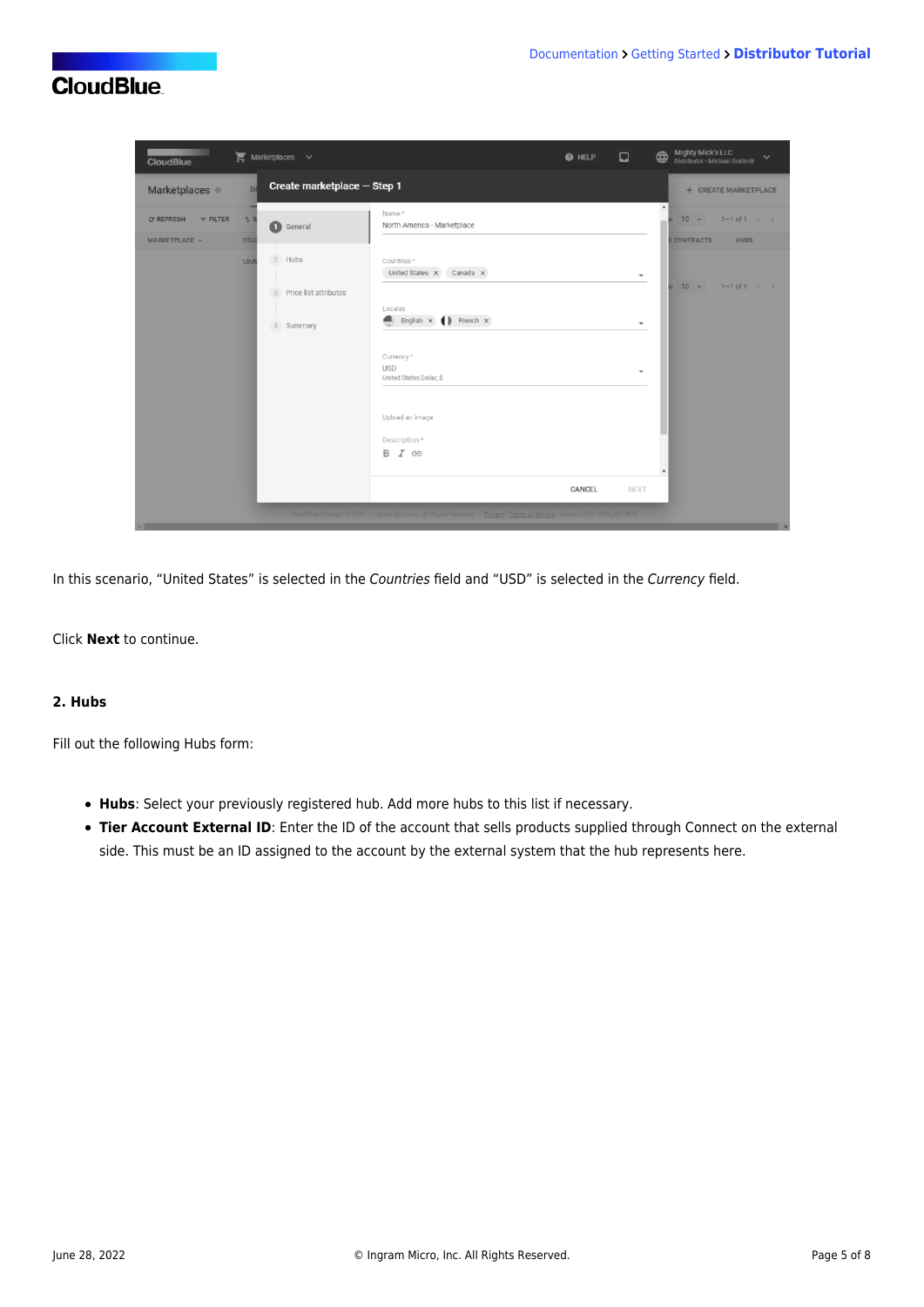| Marketplaces $\vee$<br><b>CloudBlue</b>                                     |                                                                                                        |                                                                                                                                       | $\Box$<br><b>O</b> HELP                                      | <b>Mighty Mick's LLC</b><br>$\bigoplus$<br>$\checkmark$<br>Distributor . Michael Goldmill |
|-----------------------------------------------------------------------------|--------------------------------------------------------------------------------------------------------|---------------------------------------------------------------------------------------------------------------------------------------|--------------------------------------------------------------|-------------------------------------------------------------------------------------------|
| Marketplaces ©<br>DI                                                        | Create marketplace - Step 2                                                                            |                                                                                                                                       |                                                              | + CREATE MARKETPLACE                                                                      |
| <b>C REFRESH</b><br>$\overline{v}$ FILTER<br>$71$ S<br>MARKETPLACE +<br>COU | $\checkmark$ General<br>0<br>Hubs<br>Price list attributes<br>$\mathbf{3}$<br>Summary<br>$\mathcal{A}$ | Hubs settings<br>Hubs<br>Mighty Mick's Hub<br>$\overline{\phantom{a}}$<br>HB-3193-0089<br>Hub<br>$^{+}$<br>$\overline{\phantom{a}}$   | Tier Account External ID<br>T001<br>Tier Account External ID | $10 -$<br>$1 - 1$ of $1 \leq$<br><b>E CONTRACTS</b><br><b>HUBS</b>                        |
| $\overline{a}$                                                              |                                                                                                        | CANCEL<br>CloudBlue Connect © 2022 - Ingram Micro Inc. All Rights Reserved. - Privacy   Terms of Service - Version 25.0.1869-g8613f70 | <b>NEXT</b><br><b>BACK</b>                                   | $\overline{\phantom{a}}$                                                                  |

Click the **Next** button to continue.

#### **3. Price list attributes**

Specify the price list attributes as follows:



- **Suggested T0 Price** (MSRP) is Vendor's price suggested to Retail Customer.
- **Suggested T1 Price** is Vendor's price suggested to Direct Reseller.
- **Suggested T2 Price** represents Vendor's price suggested to Reseller.
- The **Custom attributes** option allows adding a custom attribute and its description.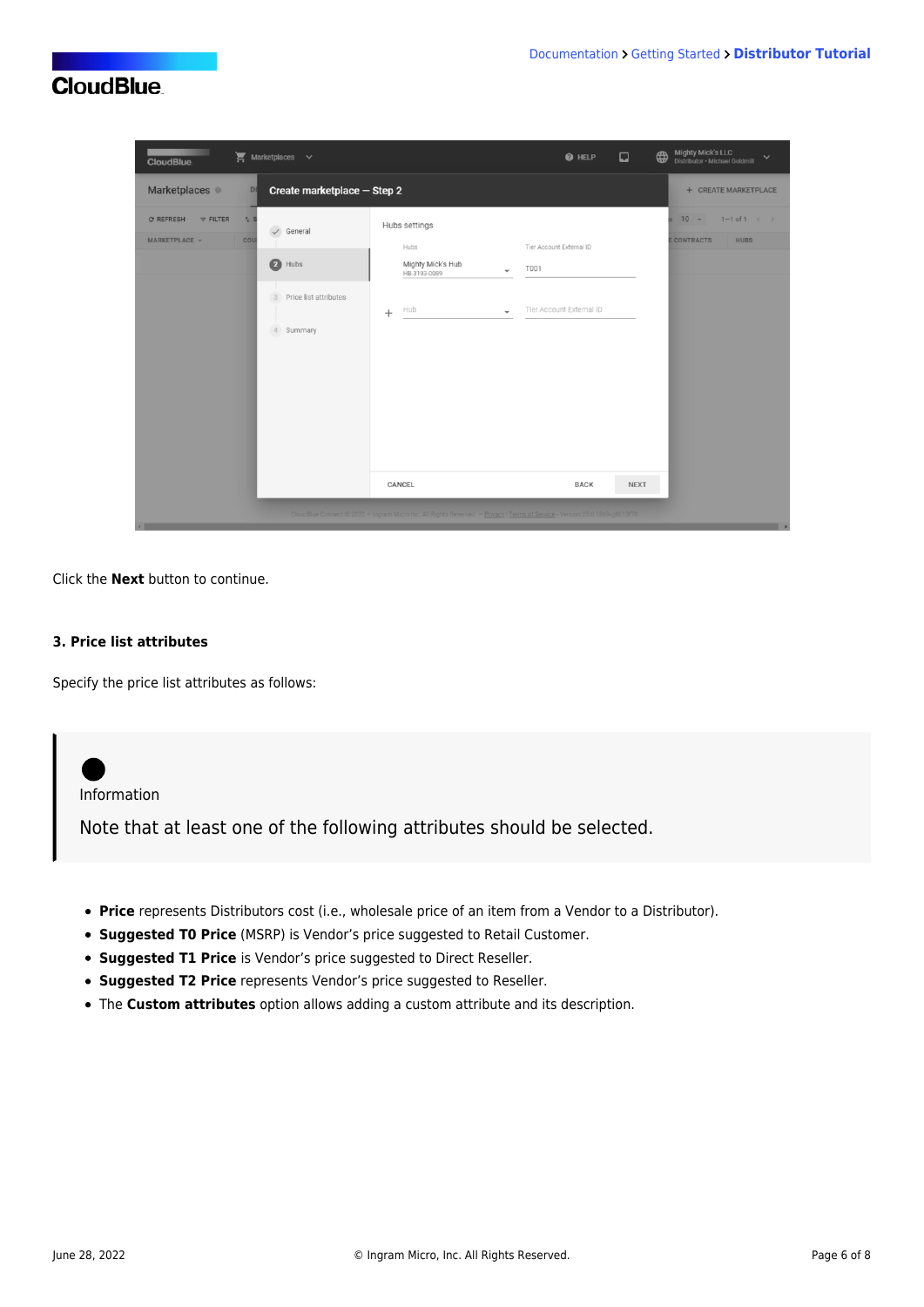

In this scenario, the **Suggested Retail Price** attribute will be selected.

Click **Create** to finalize your marketplace creation.

#### **4. Summary**

As a result, the system provides the following summary:

| <b>CloudBlue</b>                                                    | Marketplaces $\vee$               |                       | $\Box$<br><b>@</b> HELP                                                                                                     | Mighty Mick's LLC<br>Distributor · Michael Goldmill<br>$\bigoplus$<br>$\checkmark$ |
|---------------------------------------------------------------------|-----------------------------------|-----------------------|-----------------------------------------------------------------------------------------------------------------------------|------------------------------------------------------------------------------------|
| Marketplaces ©                                                      | Create marketplace - Step 4<br>DI |                       |                                                                                                                             | + CREATE MARKETPLACE                                                               |
| <b>C REFRESH</b><br>$\overline{\mathbf{v}}$ FILTER<br>MARKETPLACE - | $\tau_1$ S<br>General<br>cou      | Summary               |                                                                                                                             | $1-2$ of 2 $\leftarrow$ ><br>$10 - -$<br><b>ECONTRACTS</b><br><b>HUBS</b>          |
| North America - Ma                                                  | Can<br>$\vee$ Hubs                | Id                    | MP-47691                                                                                                                    | $\mathbf{1}$<br>-                                                                  |
|                                                                     |                                   | Name                  | North America - Marketplace                                                                                                 |                                                                                    |
|                                                                     | Price list attributes             | Countries             | Canada, United States                                                                                                       | $10 -$<br>$1-2$ of $2 \leftarrow$                                                  |
|                                                                     | $\bullet$<br>Summary              | Locales               | English, French                                                                                                             |                                                                                    |
|                                                                     |                                   | Currency              | <b>USD</b><br>United States Dollar, \$                                                                                      |                                                                                    |
|                                                                     |                                   | Hubs                  | $\mathbf{1}$                                                                                                                |                                                                                    |
|                                                                     |                                   | Price list attributes | $\mathbf{1}$                                                                                                                |                                                                                    |
|                                                                     |                                   |                       | CLOSE                                                                                                                       |                                                                                    |
|                                                                     |                                   |                       | CloudBlue Connect @ 2022 - Ingram Micro Inc. All Rights Reserved. - Privacy   Terms of Service - Version 25.0.1869-g8513f70 |                                                                                    |